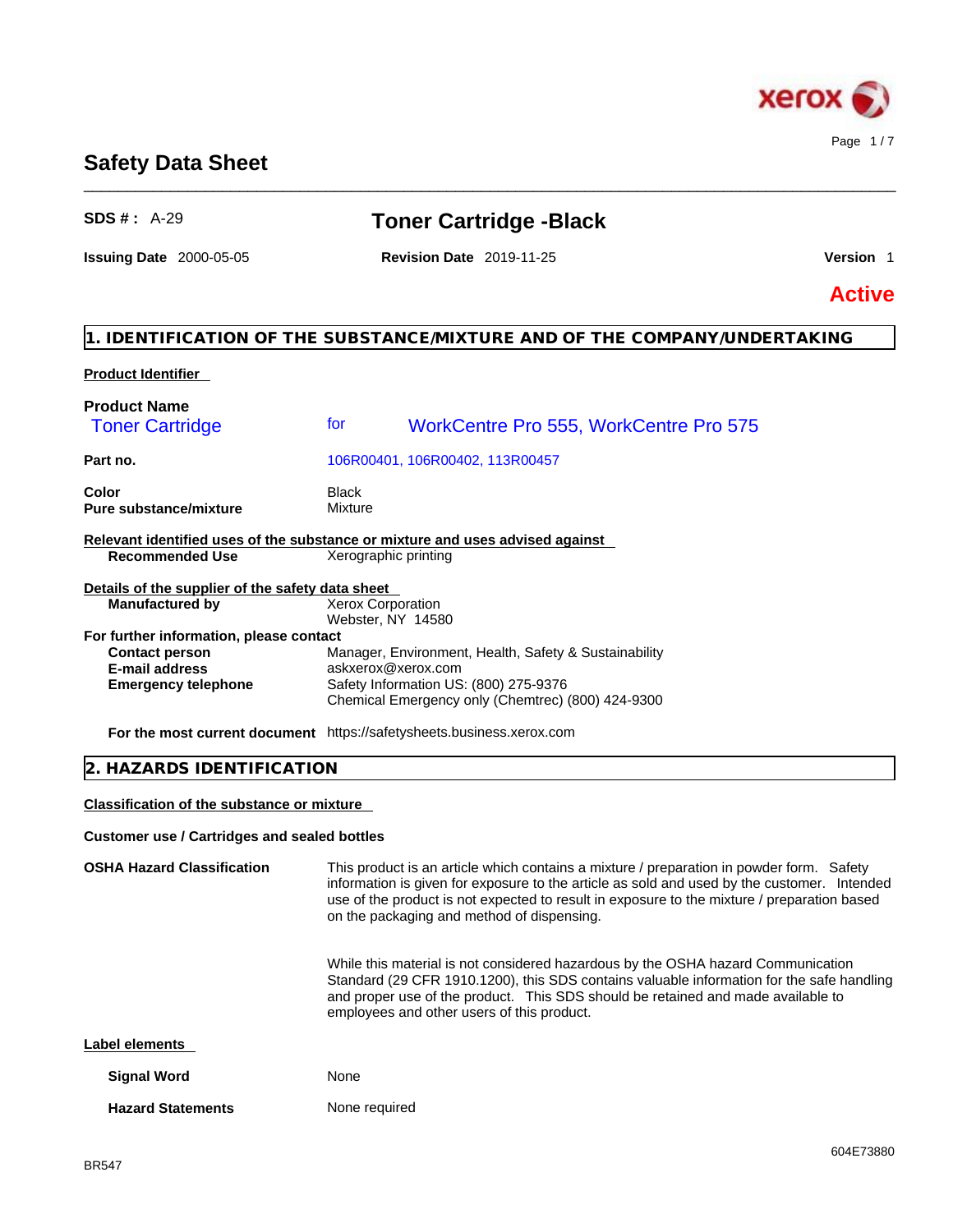# **Precautionary Statements** None required

#### **Other hazards**

Not a PBT according to REACH Annex XIII May form explosible dust-air mixture if dispersed

**3. COMPOSITION/INFORMATION ON INGREDIENTS** 

#### **Mixtures**

| <b>Chemical Name</b> | CAS No.     | Weight % | <b>Classification (Req.</b><br>1272/2008) | l Hazard Statements I    |
|----------------------|-------------|----------|-------------------------------------------|--------------------------|
| Polyester resin      | 123701-48-4 | 85-95    | $\sim$                                    | $- -$                    |
| Polypropylene wax    | 9003-07-0   | <ລ       | $- -$                                     | $\sim$                   |
| Carbon black         | 1333-86-4   | 1-10     | $\overline{\phantom{m}}$                  | $\sim$                   |
| Charge Control Agent | Proprietary |          |                                           | $\overline{\phantom{m}}$ |
| Polypropylene wax    | 25722-45-6  | <ວ       | $- -$                                     | $\overline{\phantom{m}}$ |

"--" indicates no classification or hazard statements apply.

#### **4. FIRST AID MEASURES**

#### **Description of first-aid measures**

| <b>General advice</b>                                       | For external use only. When symptoms persist or in all cases of doubt seek medical advice.    |
|-------------------------------------------------------------|-----------------------------------------------------------------------------------------------|
|                                                             | Show this material safety data sheet to the doctor in attendance.                             |
| Eye contact                                                 | Immediately flush with plenty of water. After initial flushing, remove any contact lenses and |
|                                                             | continue flushing for at least 15 minutes                                                     |
| <b>Skin contact</b>                                         | Wash skin with soap and water                                                                 |
| <b>Inhalation</b>                                           | Move to fresh air                                                                             |
| Ingestion                                                   | Rinse mouth with water and afterwards drink plenty of water or milk                           |
| Most important symptoms and effects, both acute and delayed |                                                                                               |
| Acute toxicity                                              |                                                                                               |
| Eyes                                                        | No known effect                                                                               |
| <b>Skin</b>                                                 | No known effect                                                                               |
| <b>Inhalation</b>                                           | No known effect                                                                               |
| Ingestion                                                   | No known effect                                                                               |
| <b>Main symptoms</b>                                        | Overexposure may cause:                                                                       |
|                                                             | mild respiratory irritation similar to nuisance dust.                                         |
| <b>Aggravated Medical Conditions</b>                        | None under normal use conditions                                                              |
|                                                             | Indication of immediate medical attention and special treatment needed                        |
| <b>Protection of first-aiders</b>                           | No special protective equipment required                                                      |
| Notes to physician                                          | Treat symptomatically                                                                         |
| 5. FIRE-FIGHTING MEASURES                                   |                                                                                               |

**Extinguishing media**  Use water spray or fog; do not use straight streams, Foam **Unsuitable extinguishing media** Do not use a solid water stream as it may scatterand spread fire

#### **Special hazards arising from the substance or mixture**

Fine dust dispersed in air, in sufficient concentrations, and in the presence of an ignition source is a potential dust explosion hazard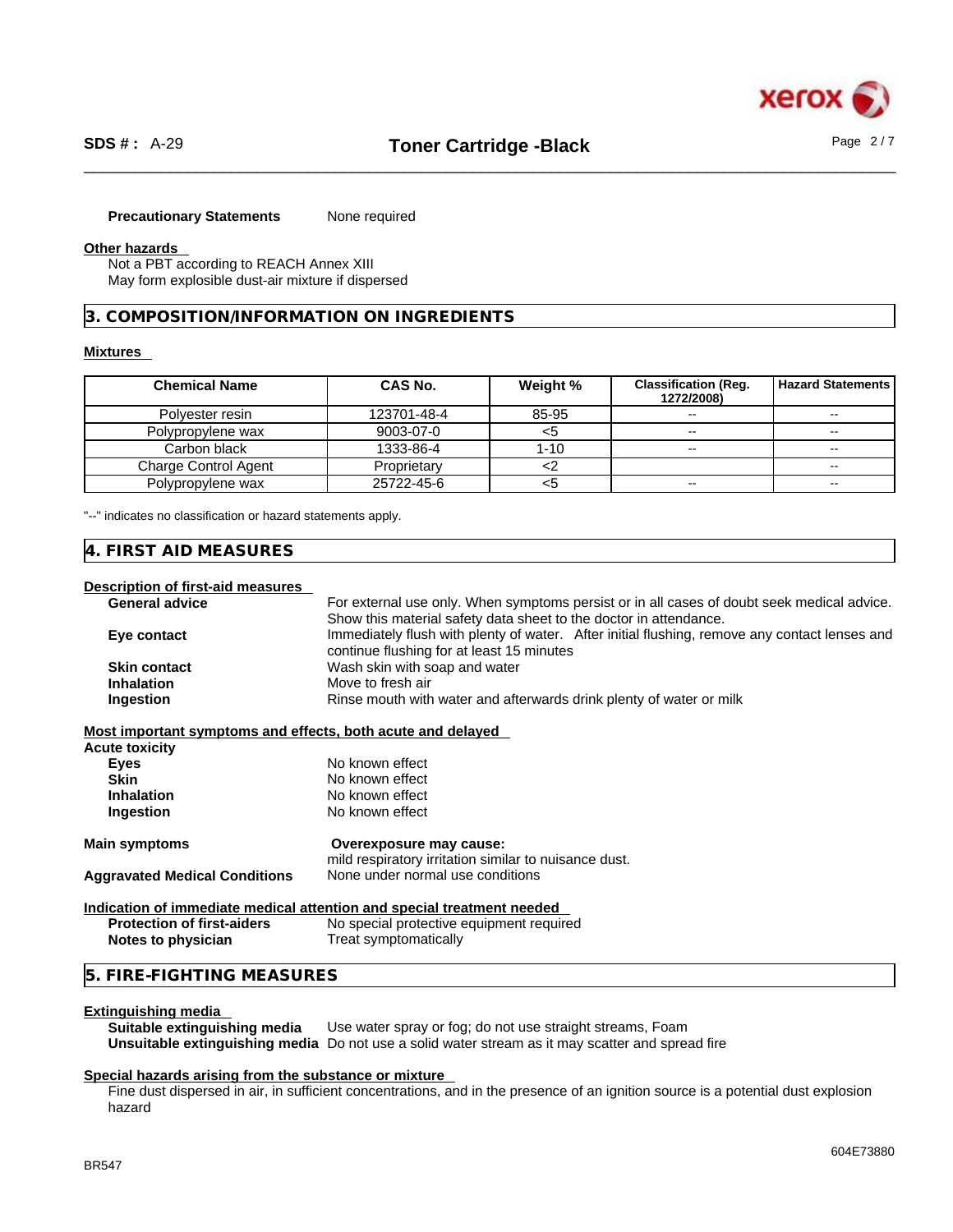

#### **Hazardous combustion products**

Hazardous decomposition products due to incomplete combustion, Carbon oxides, Nitrogen oxides (NOx)

#### **Advice for fire-fighters**

In the event of fire and/or explosion do not breathe fumes. Wear fire/flame resistant/retardant clothing. Use self-contained pressure-demand breathing apparatus if needed to prevent exposure to smoke or airborne toxins. Wear self-contained breathing apparatus and protective suit

### **Other information**

**Flash point** Not applicable

**Flammability** Not flammable. Will not readily ignite.

#### **6. ACCIDENTAL RELEASE MEASURES**

#### **Personal precautions, protective equipment and emergency procedures**

Avoid breathing dust

#### **Environmental precautions**

No special environmental precautions required

#### **Methods and material for containment and cleaning up**

|  | <b>Methods for containment</b> |
|--|--------------------------------|
|  | Methods for cleaning up        |

**Prevent dust cloud** Use a vacuum cleaner to remove excess, then wash with COLD water. Hot water fuses the toner making it difficult to remove

#### **Reference to other sections**

The environmental impact of this product has not been fully investigated

However, this preparation is not expected to present significant adverse environmental effects.

| $\sim$ $\sim$ $\sim$ $\sim$ $\sim$ $\sim$<br>17.<br>.<br>-<br>ᆟᆝᄔ<br>.<br>77 ™<br><b>这个人的人都是一个人的人,就是一个人的人,就是一个人的人,就是一个人的人,就是一个人的人,就是一个人的人,就是一个人的人,就是一个人的人,就是一个人的人,</b> |
|------------------------------------------------------------------------------------------------------------------------------------------------------------------------|
|------------------------------------------------------------------------------------------------------------------------------------------------------------------------|

### **Precautions for safe handling**

**Advice on safe handling** Handle in accordance with good industrial hygiene and safety practice, Avoid dust accumulation in enclosed space, Prevent dust cloud

**Hygiene measures** None under normal use conditions

## **Conditions for safe storage, including any incompatibilities**

**Technical measures and storage conditions**

Keep container tightly closed in a dry and well-ventilated place, Store at room temperature

**Incompatible products** None

#### **Specific end uses**

Xerographic printing

#### **8. EXPOSURE CONTROLS/PERSONAL PROTECTION**

#### **Control parameters**

**Exposure Limits**

ACGIH TLV TWA **10 mg/m<sup>3</sup> (inhalable particles) ACGIH TLV TWA** 3 mg/m<sup>3</sup> (respirable dust) **OSHA PEL TWA** 15 mg/m<sup>3</sup> (total dust)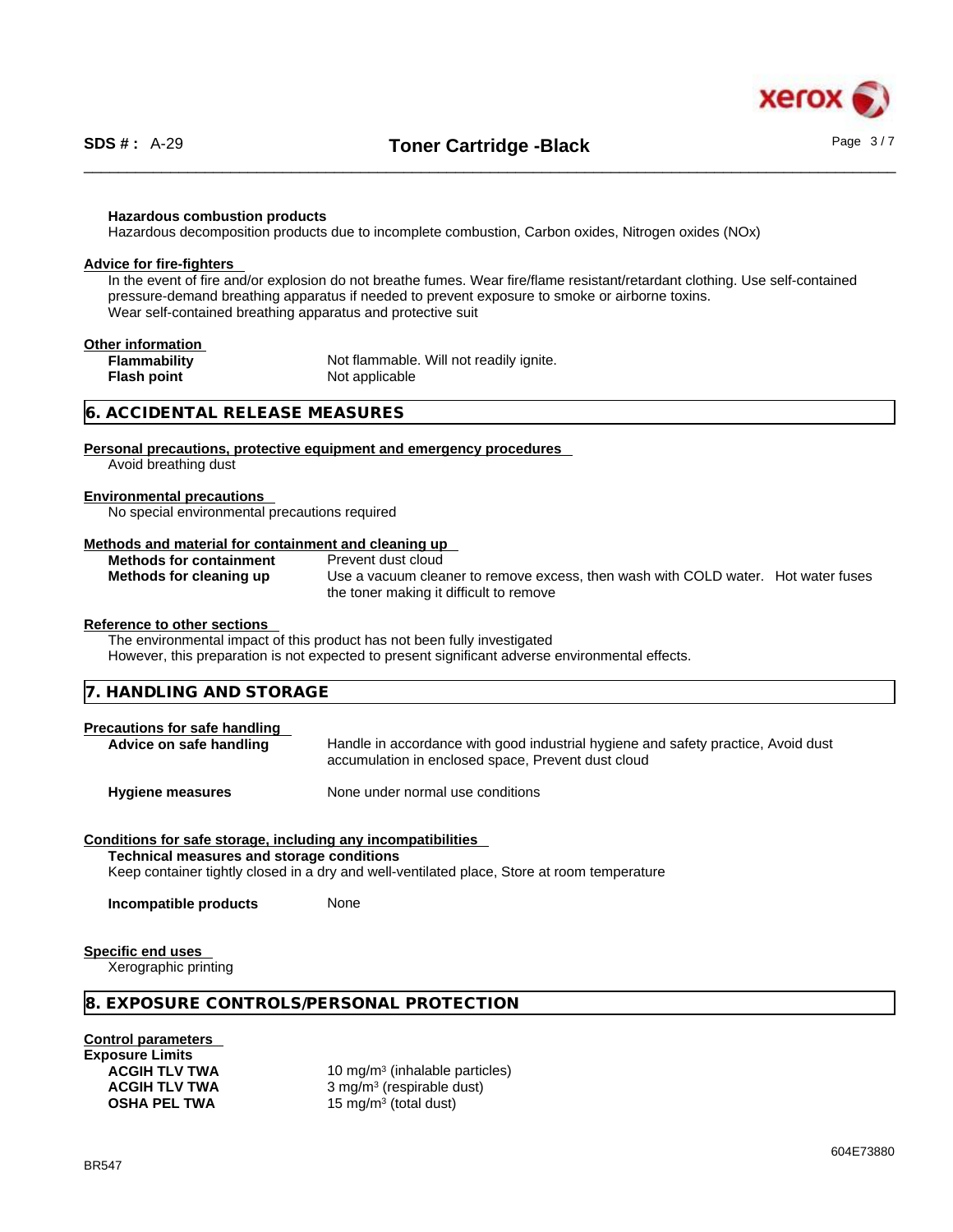

| <b>OSHA PEL TWA</b>                    | $5 \,\mathrm{mg/m^3}$ (respirable dust)                                     |                           |
|----------------------------------------|-----------------------------------------------------------------------------|---------------------------|
| <b>Xerox Exposure Limit</b>            | 2.5 mg/m <sup>3</sup> (total dust)                                          |                           |
| <b>Xerox Exposure Limit</b>            | $0.4 \text{ mg/m}^3$ (respirable dust)                                      |                           |
| <b>Component Information</b>           |                                                                             |                           |
| <b>Chemical Name</b>                   | <b>ACGIH TLV</b>                                                            | <b>OSHA PEL</b>           |
| Carbon black                           | TWA: $3 \text{ mg/m}^3$                                                     | TWA: $3.5 \text{ mg/m}^3$ |
| <b>Exposure controls</b>               |                                                                             |                           |
| <b>Engineering measures</b>            | None under normal use conditions                                            |                           |
|                                        | Individual protection measures, such as personal protective equipment (PPE) |                           |
| <b>Eye/Face protection</b>             | No special protective equipment required                                    |                           |
| <b>Hand protection</b>                 | No special protective equipment required                                    |                           |
| Skin and body protection               | No special protective equipment required                                    |                           |
| <b>Respiratory protection</b>          | No special protective equipment required.                                   |                           |
| <b>Thermal hazards</b>                 | None under normal processing                                                |                           |
| <b>Environmental Exposure Controls</b> | Keep out of drains, sewers, ditches and waterways                           |                           |
| 9. PHYSICAL AND CHEMICAL PROPERTIES    |                                                                             |                           |
|                                        |                                                                             |                           |

# **Information on basic physical and chemical properties**

| Powder<br>Appearance<br>Solid<br><b>Physical state</b><br>Color<br><b>Black</b>                                                                                                                                                          |                                                                                                                                                                                   | Odor<br><b>Odor threshold</b><br>pH | Faint<br>Not applicable<br>Not applicable                                                    |
|------------------------------------------------------------------------------------------------------------------------------------------------------------------------------------------------------------------------------------------|-----------------------------------------------------------------------------------------------------------------------------------------------------------------------------------|-------------------------------------|----------------------------------------------------------------------------------------------|
| <b>Flash point</b>                                                                                                                                                                                                                       | Not applicable                                                                                                                                                                    |                                     |                                                                                              |
| <b>Boiling point/range</b><br>Softening point                                                                                                                                                                                            | Not applicable<br>49 - 60 °C                                                                                                                                                      | 120 - 140 °F                        |                                                                                              |
| <b>Evaporation rate</b><br><b>Flammability</b><br><b>Flammability Limits in Air</b>                                                                                                                                                      | Not applicable<br>Not flammable. Will not readily ignite.<br>Not applicable                                                                                                       |                                     |                                                                                              |
| Vapor pressure<br>Vapor density<br><b>Specific gravity</b><br><b>Water solubility</b><br><b>Partition coefficient</b><br><b>Autoignition temperature</b><br><b>Decomposition temperature</b><br>Viscosity<br><b>Explosive properties</b> | Not applicable<br>Not applicable<br>$\sim$ 1<br>Negligible<br>Not applicable<br>Not applicable<br>Not determined<br>Not applicable<br>source is a potential dust explosion hazard |                                     | Fine dust dispersed in air, in sufficient concentrations, and in the presence of an ignition |
| <b>Oxidizing properties</b>                                                                                                                                                                                                              | Not applicable                                                                                                                                                                    |                                     |                                                                                              |
| Other information                                                                                                                                                                                                                        |                                                                                                                                                                                   |                                     |                                                                                              |

#### **Other information**

None

# **10. STABILITY AND REACTIVITY**

## **Reactivity**

No dangerous reaction known under conditions of normal use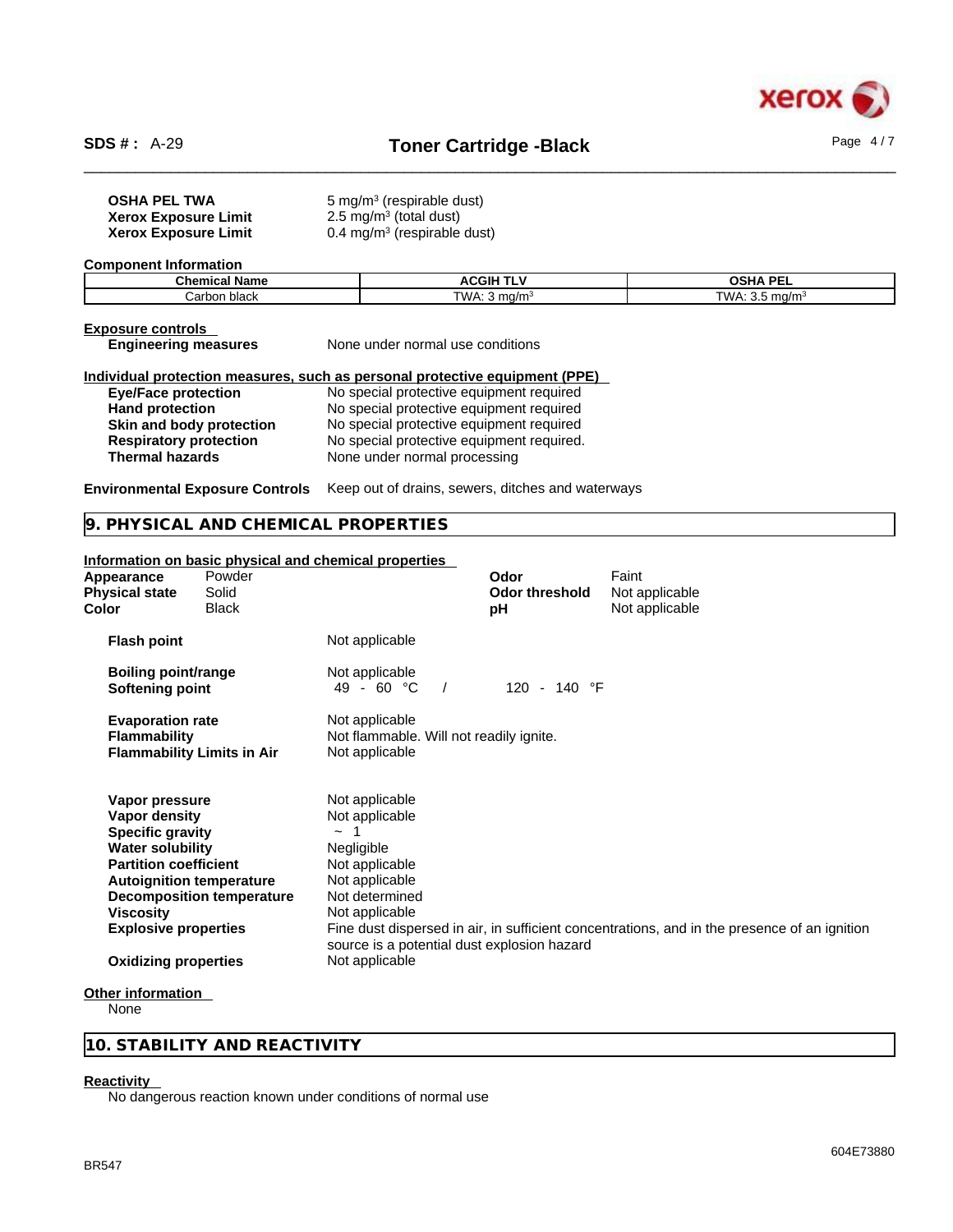

#### **Chemical stability**

Stable under normal conditions.

#### **Possibility of hazardous reactions**

| <b>Hazardous reactions</b> | None under normal processing            |
|----------------------------|-----------------------------------------|
| Hazardous polymerization   | Hazardous polymerization does not occur |

#### **Conditions to avoid**

Prevent dust cloud, Fine dust dispersed in air, in sufficient concentrations, and in the presence of an ignition source is a potential dust explosion hazard

#### **Incompatible Materials**

None

#### **Hazardous decomposition products**

None under normal use

#### **11. TOXICOLOGICAL INFORMATION**

*The toxicity data noted below is based on the test results of similar reprographic materials.* 

#### **Information on toxicological effects**

# **Acute toxicity**

| <b>Product Information</b> |                        |
|----------------------------|------------------------|
| <b>Irritation</b>          | No skin irritation, No |
| Oral LD50                  | $> 5$ g/kg (rat)       |
| Dermal LD50                | $> 5$ g/kg (rabbit)    |

irritation, No eye irritation g/kg (rat) **LC50 Inhalation**  $\rightarrow$  5 mg/L (rat, 4 hr)

#### **Component Information**

| Chemical Name | $\mathbf{a} = \mathbf{a}$<br>Inhalation<br>_C50 I | <b>LD50</b><br>Dermal | <b>Oral LD50</b>                       |
|---------------|---------------------------------------------------|-----------------------|----------------------------------------|
| Carbon black  |                                                   | Rabbit<br>a/kc        | 15400<br>$D_{n+}$<br>) ma/ka<br>' Rdi. |

| <b>Chronic toxicity</b><br><b>Sensitization</b><br><b>Neurological Effects</b> | No sensitization responses were observed<br>No information available      |  |
|--------------------------------------------------------------------------------|---------------------------------------------------------------------------|--|
|                                                                                |                                                                           |  |
| Target organ effects                                                           | None known                                                                |  |
| <b>CMR Effects</b>                                                             |                                                                           |  |
| <b>Mutagenic effects</b>                                                       | Not mutagenic in AMES Test                                                |  |
| <b>Reproductive toxicity</b>                                                   | This product does not contain any known or suspected reproductive hazards |  |
| Carcinogenicity                                                                | See "Other Information" in this section.                                  |  |

**Chemical Name And Internal Chemical Name And Internal Chemical Name And IARC INTP** 

# **Other information**

The IARC (International Agency for Research on Cancer) has listed carbon black as "possibly carcinogenic to humans". However, Xerox has concluded that the presence of carbon black in this mixture does not present a health hazard. The IARC classification is based on studies evaluating pure, "free" carbon black. In contrast, toner is a formulation composed of specially prepared polymer and a small amount of carbon black (or other pigment). In the process of making toner, the small amount of carbon black becomes encapsulated within a matrix. Xerox has performed extensive testing of toner, including a chronic bioassay (test for potential carcinogenicity). Exposure to toner did not produce evidence of cancer in exposed animals. The results were submitted to regulatory agencies and published extensively.

Carbon black 2B

#### **Other toxic effects**

**Aspiration Hazard Not applicable**<br> **Other adverse effects** Mone known **Other** adverse effects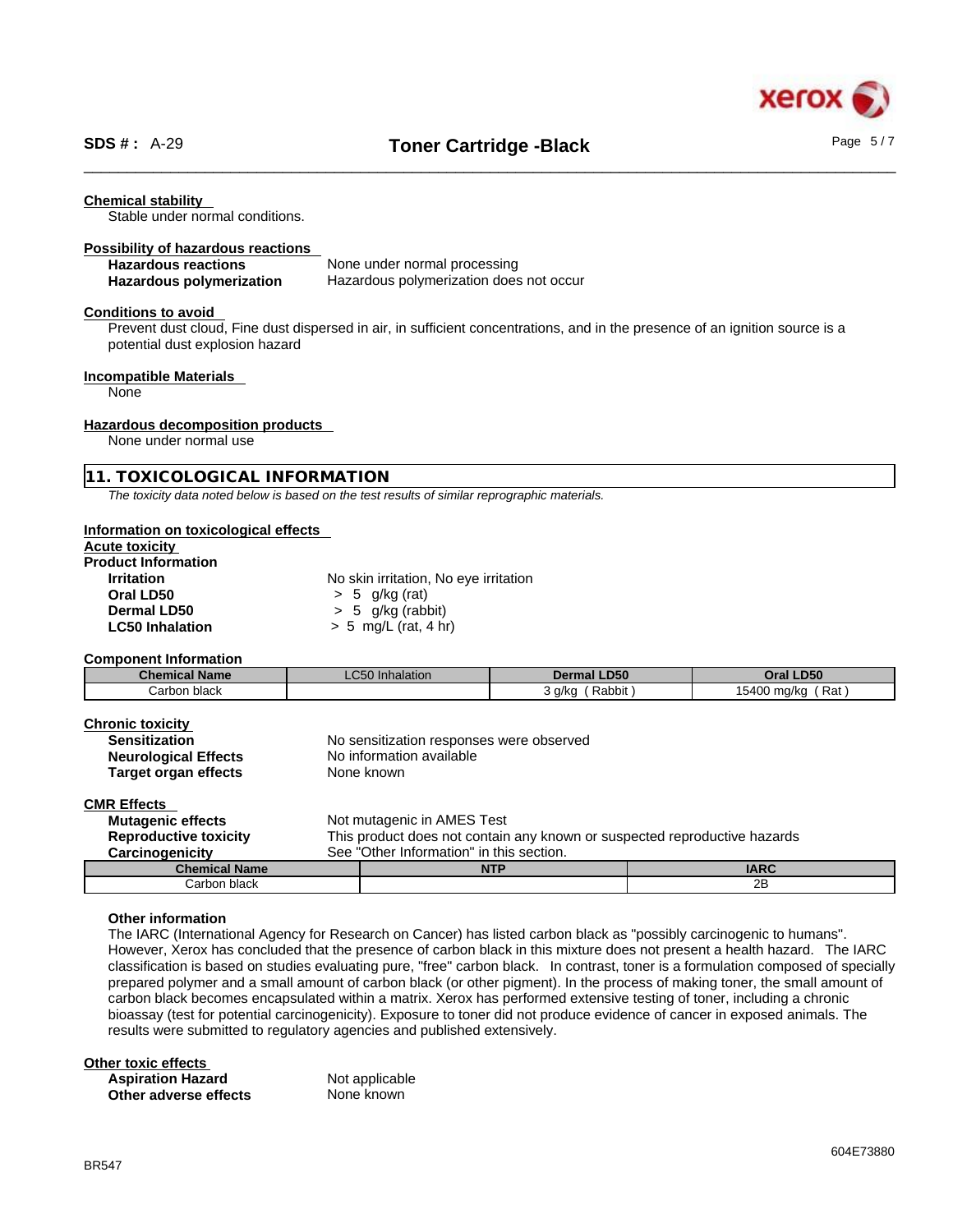

### **12. ECOLOGICAL INFORMATION**

#### **Toxicity**

On available data, the mixture / preparation is not harmful to aquatic life

## **Component Information**

| <b>Chemical Name</b>     | Toxicity to algae | Toxicity to fish | Toxicitv to<br>microorganisms | Toxicitv to daphnia and<br>lother aquatic invertebrates |
|--------------------------|-------------------|------------------|-------------------------------|---------------------------------------------------------|
| <b>Carbon</b><br>ı black |                   |                  |                               | EC50<br>. 5600 ma/L 24 h                                |

#### **Persistence and degradability**

Not readily biodegradable

#### **Bioaccumulative potential**

Bioaccumulation is unlikely

#### **Mobility in soil**

Insoluble in water

#### **Other adverse effects**

Presents little or no hazard to the environment.

| 13. DISPOSAL CONSIDERATIONS                              |                                                                                                                                                                             |  |
|----------------------------------------------------------|-----------------------------------------------------------------------------------------------------------------------------------------------------------------------------|--|
| Waste treatment methods<br><b>Waste Disposal Methods</b> | Can be landfilled or incinerated, when in compliance with local regulations<br>If incineration is to be carried out, care must be exercised to prevent dust clouds forming. |  |
| <b>Contaminated packaging</b>                            | No special precautions are needed in handling this material                                                                                                                 |  |
| <b>Other information</b>                                 | Although toner is not an aquatic toxin, microplastics may be a physical hazard to aquatic life<br>and should not be allowed to enter drains, sewers, or waterways.          |  |

### **14. TRANSPORT INFORMATION**

This material is not subject to regulation as a hazardous material for shipping

## **15. REGULATORY INFORMATION**

#### **Safety, health and environmental regulations/legislation specific for the substance or mixture**

#### **OSHA Regulatory Status**

This product is an article which contains a mixture / preparation in powder form. Safety information is given for exposure to the article as sold and used by the customer. Intended use of the product is not expected to result in exposure to the mixture / preparation based on the packaging and method of dispensing.

While this material is not considered hazardous by the OSHA hazard Communication Standard (29 CFR 1910.1200), this SDS contains valuable information for the safe handling and proper use of the product. This SDS should be retained and made available to employees and other users of this product.

#### **Canada**

This product has been classified in accordance with the hazard criteria of the Hazardous Products Regulations (HPR), and the SDS contains all the information required by the HPR.

#### **International Inventories**

**TSCA** Complies